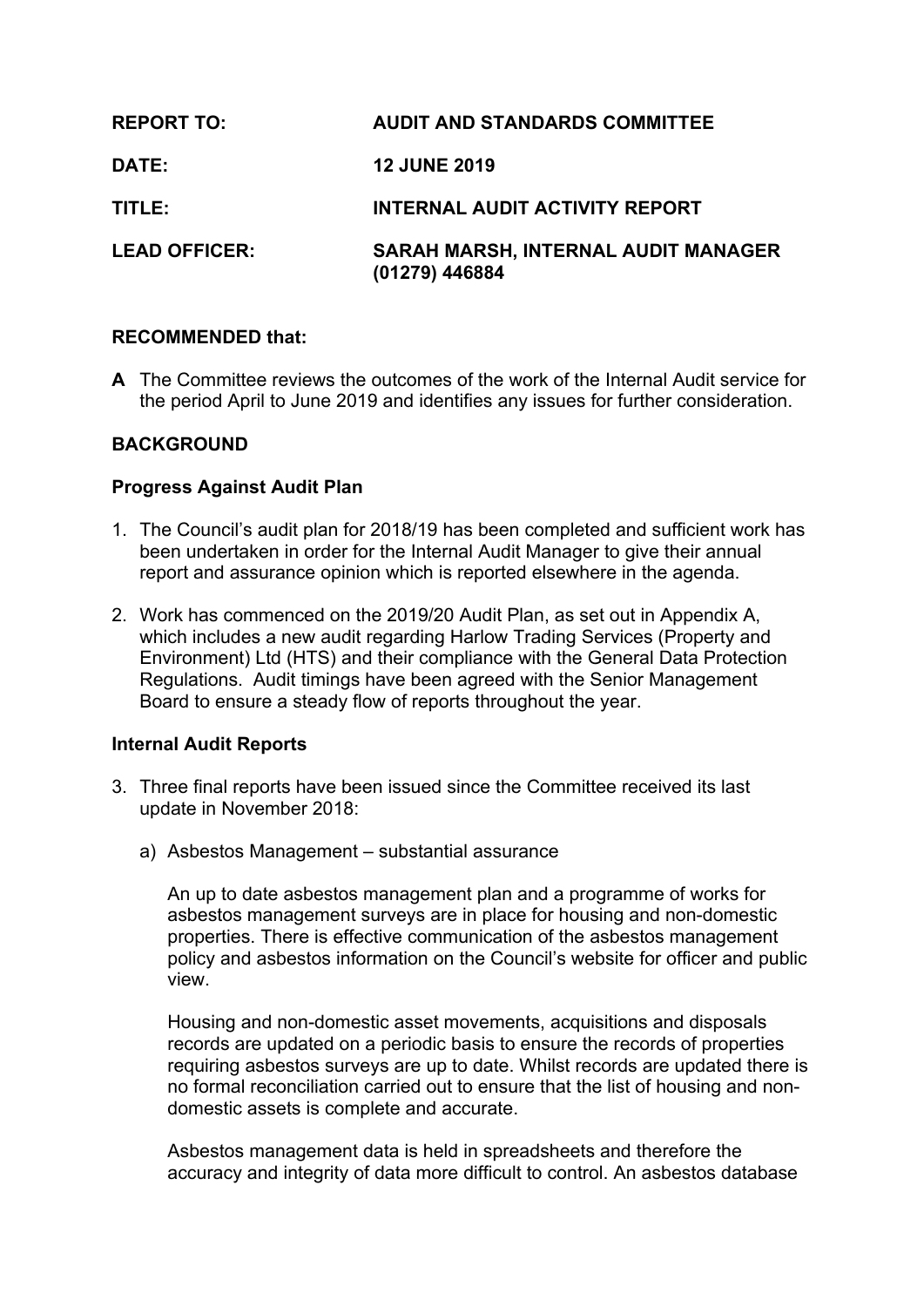to record and monitor all asbestos survey data and removal works would be ideal, but would come at a price. Whilst quality checks on asbestos surveys and removal works documentation are completed, checks on asbestos removal works should be formally recorded.

There are robust procedures in place to take action in incidents where asbestos containing materials are damaged and released. Asbestos awareness training is delivered to appropriate Council and HTS staff.

#### b) Complaints – substantial assurance

The Council currently operates a three stage complaints process with a robust process in place for recording and processing complaints via a central database, AchieveService. The complaints procedure is clear and readily accessible on the Council's website for public view.

The Council's complaints procedure works well as supported by the low number of complaints (20) that have been escalated to Local Government Ombudsman (LGO) within the past three years by a complainant. It is equally supported by an even lower number of complaints (three) that were upheld by the Local Government Ombudsman in the same period. The last complaint that was upheld was in 2016/17.

Stage one complaints are dealt with by third tier managers and accompanied by their teams. Stage two complaints are dealt with by the Head of Service. Stage three complaints are dealt with by the Managing Director and supported by the service. Consideration should be given to moving to a two stage complaints process to streamline the process. This would also be in line with many other district councils.

Lessons learnt are being captured in a three question questionnaire. This questionnaire is for officers who upheld or partially upheld a complaint. The officer that is dealing with the complaint cannot close it unless the questionnaire is completed. Lessons learnt are being captured, in line with good practice, but more needs to be done in order that the Council can demonstrate it is learning from these.

#### c) Customer Services Review – Moderate assurance

The Customer Service Review needs to be revisited to ensure it reflects the current direction of the Council. The Action Plan should be clear on the overall outcomes it wants from its Customer Services Review by ensuring there are SMART objectives and measurable benefits.

The Customer Services Board should continue to oversee delivery of the Action Plan through regular monitoring of a programme of projects, some of which may be outside their direct control (such as the Council's telephony project). The Board should ensure that appropriate project management methodology is in place for all projects for which it is responsible to ensure their successful delivery.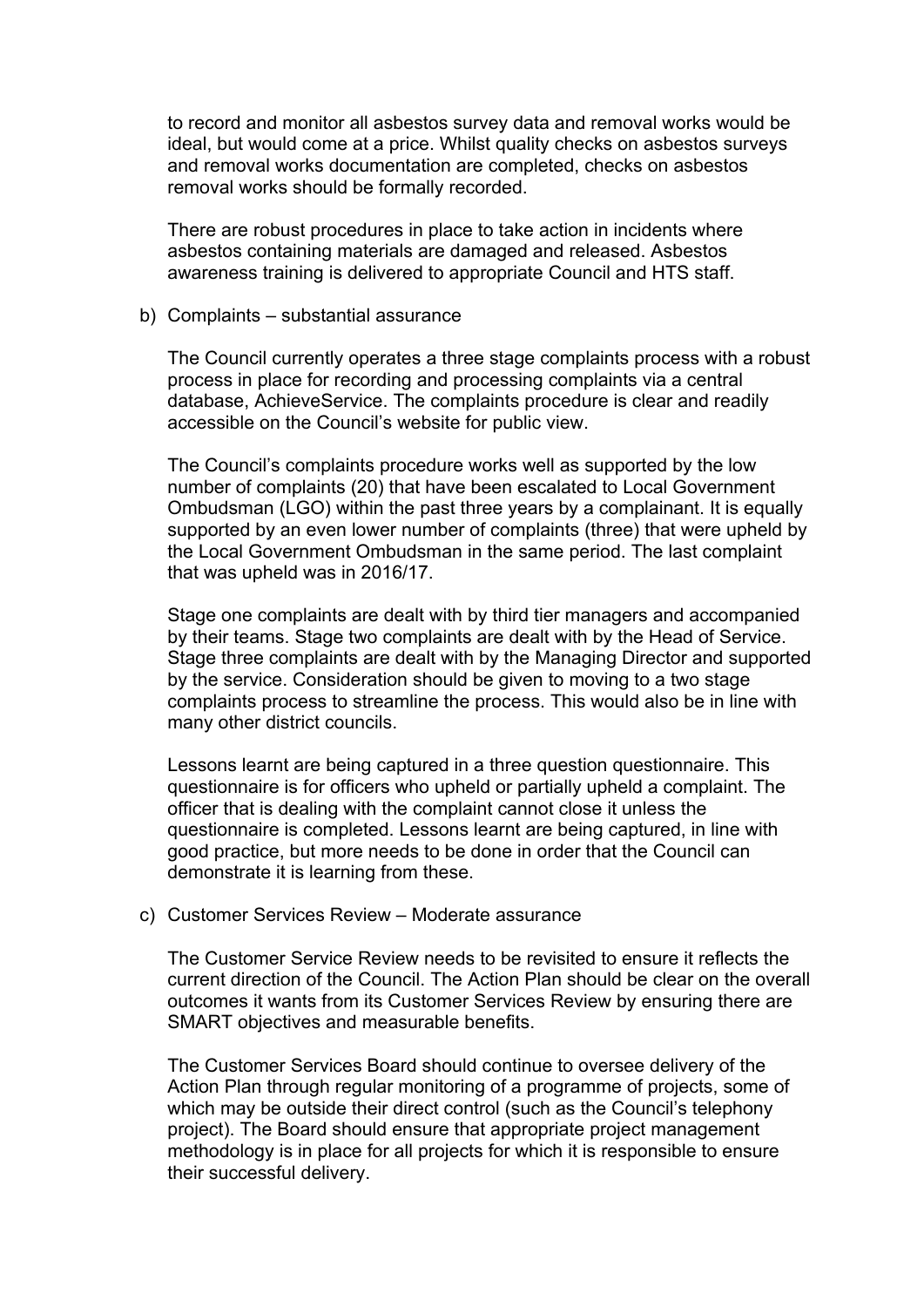## **Ongoing Audit Work**

- 4. A number of assignments in the Audit Plan are intended to provide advice and guidance to the Council throughout the year on current issues. As these assignments will not normally result in a single, traditional audit report, Internal Audit will summarise its output here for Councillors' information:
	- i) Information Governance: At its May meeting the Information Governance Group continued work on a draft Information Governance strategy and framework for the Council. The Group also reviewed the Council's data breach log, which had two new entries since their last meeting in February. These were due to human error, therefore, a staff awareness campaign is being instigated.
	- ii) Corporate Fraud: Internal Audit also sits on the Corporate Fraud Group, which notes the success of the Tenancy Fraud Officer since being post May 2018:
		- 177 tenancy checks completed
		- 20 properties recovered
		- Due to fraud 8 applicants have been removed from the Housing Register and 3 applicants have had their housing allocation banding changed
		- 3 Right to Buys have either been cancelled or had a household member refused due to non-occupancy.
- 5. Since the pan Essex data matching service went live in May 2017, Revenues and Benefits has investigated 1,524 data discrepancies, 234 of which are currently ongoing. This has made savings of £166,487 in Council Tax discounts claimed. This matching takes place on a monthly basis. The service is currently reviewing the 1,280 matches from the National Fraud Initiative (NFI) which is a two yearly national exercise and has identified to date one fraud and one error, amounting to £500 in savings.

## **Recommendation Tracker**

- 6. The Audit and Standards Committee receives details of all overdue recommendations, plus any high priority recommendations from final reports, regardless of whether they are overdue or not.
- 7. The current tracker, set out in Appendix B, contains eight recommendations which have passed their due date. A comparison with previous periods is outlined in the table below: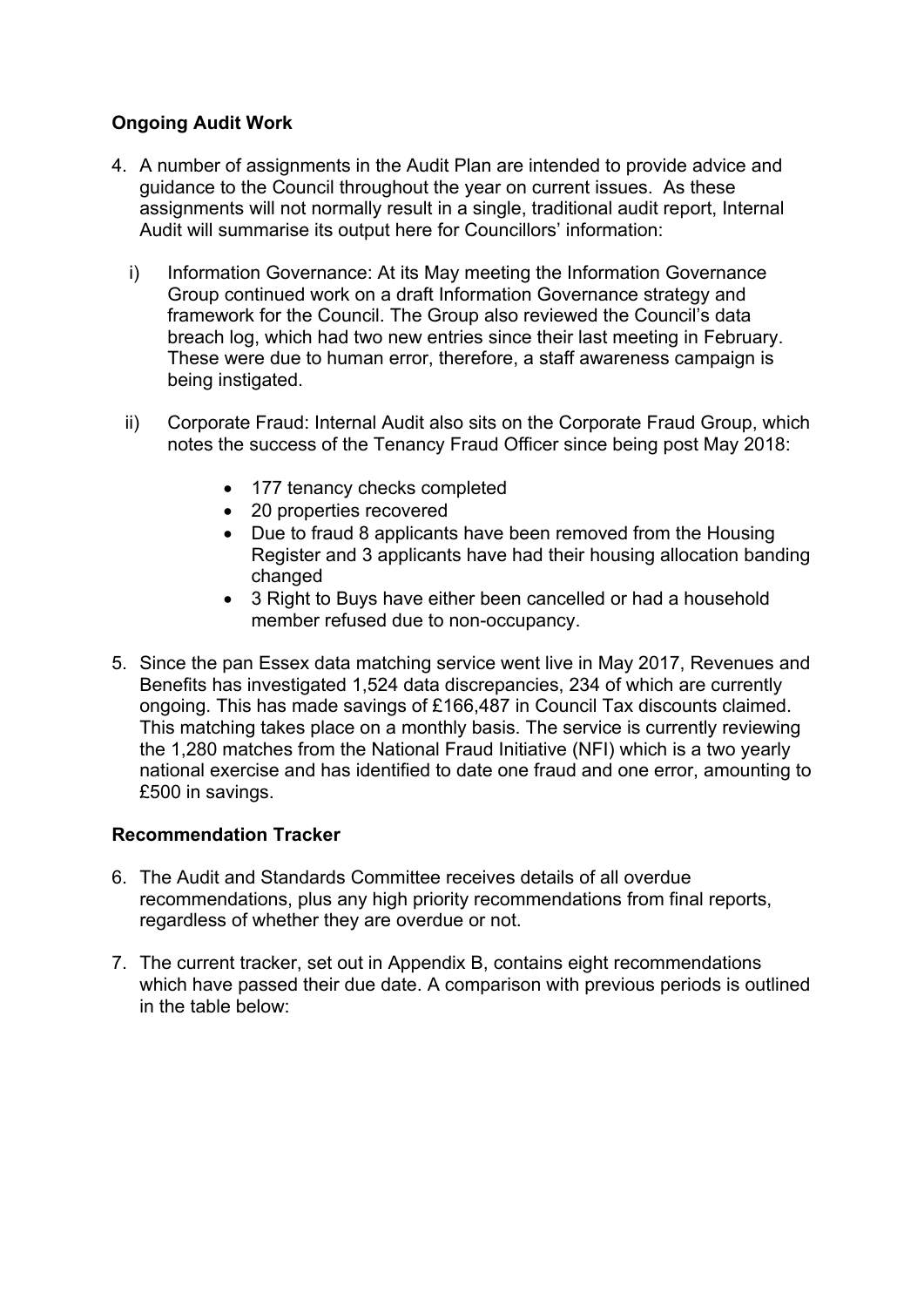## **Table One – Tracker Comparison**

| <b>Recommendation Priority</b> | <b>Number</b><br>(as at June<br>2019 | <b>Number</b><br>(as at<br>March<br>2019 | <b>Number</b><br>(as at Nov<br>2018 | Number<br>(as at June<br>2018 |
|--------------------------------|--------------------------------------|------------------------------------------|-------------------------------------|-------------------------------|
| High - not yet due             |                                      |                                          |                                     |                               |
| High - passed due date         |                                      |                                          |                                     |                               |
| Medium - passed due date       |                                      |                                          |                                     | 12                            |
| Low - passed due date          |                                      |                                          |                                     |                               |
| <b>TOTAL</b>                   |                                      |                                          |                                     |                               |

8. The previous high level recommendation related to the HTS payment mechanism audit and the need to undertake a fundamental review of performance indicators. This is being undertaken through the Best Value review, which is being led by the Head of Governance, and takes into consideration the outcomes of internal audit's work.

### **IMPLICATIONS**

**Place (Includes Sustainability)** None specific. **Author: Jane Greer, Head of Community Wellbeing**

#### **Finance (Includes ICT)**

It is important that the organisation responds to and implements the recommendations flowing from the internal audit process in order to protect and improve the overall internal control environment of the Council. **Author: Simon Freeman, Head of Finance and Deputy to the Managing Director**

**Housing** None specific. **Author: Andrew Murray, Head of Housing**

**Community Wellbeing (Includes Equalities and Social Inclusion)** None specific. **Author: Jane Greer, Head of Community Wellbeing**

#### **Governance (Includes HR)**

Internal Audit provides a key element of assurance within the overall Governance framework within the Council and it is important that recommendations flowing from internal audit recommendations are acted upon and implemented within reasonable timescales if reliance on internal controls and procedures is to continue. **Author: Simon Hill, Head of Governance**